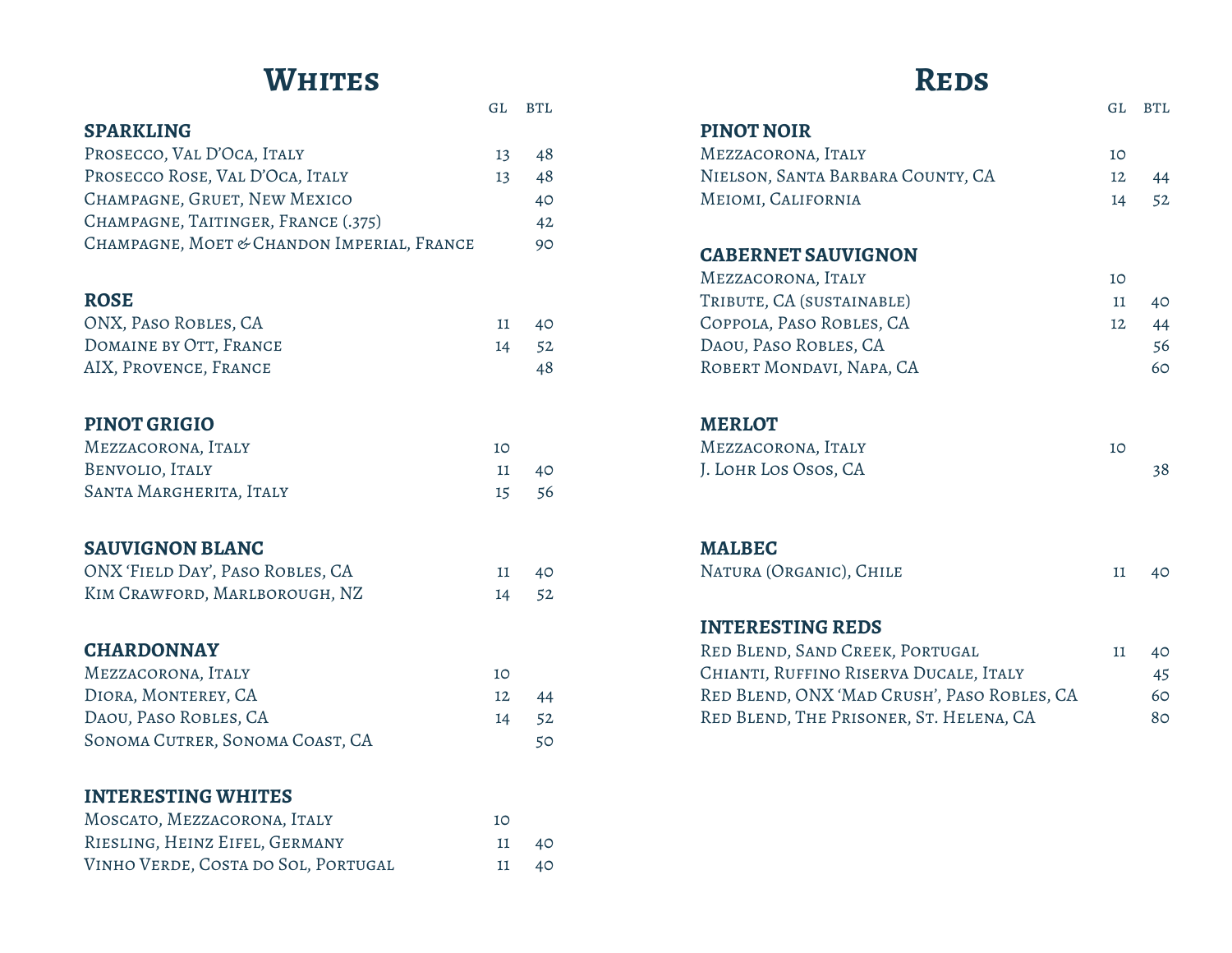### **Signature Cocktails**

#### **MEDITERRANEAN MULE**

*\*Black Infusions Black Fig Vodka, Pallini Limoncello, fresh squeezed lime juice, ginger beer*

#### **BLOOD ORANGE MARGARITA**

*Cancion Blanco Tequila, Ghost Tequila, blood orange juice, fresh squeezed lime juice, Tajin rim*

**MANGO MOJITO** *\*Mad River Distilling Rum 44, mango, mint, lime, sugar*

#### **WHAT'S UP DOC?**

*\*Rhodium Foragers Gin, Barrow's Intense Ginger Liqueur, fresh squeezed lemon juice, organic carrot ginger juice*

#### **MAI TAI**

*\*Black Infusions Golden Apricot vodka, \*Mad River Distilling Rum 44, \*Thomas Tew Rum, fresh squeezed orange juice, pineapple, lime*

#### **BEACH PEACH**

*Whistle Pig Piggy Back Rye Whiskey, Pallini Peachello, lemonade, iced tea*

#### **BLUEBERRY POMEGRANATE SPRITZ**

*\*Cannon & Anchor Blueberry Pomegranate Seltzer, Pama Pomegranate Liqueur, fresh squeezed lime juice*

**RED OR WHITE SANGRIA** *Glass/Pitcher*

*\*Denotes locally crafted spirits*

# **Frozen Drinks**

**SCREWBALL PEANUT BUTTER MUDSLIDE SEASONAL LEMONADE**

*(Ask your server for today's flavor)*

### **Martinis**

#### **WHEN LIFE GIVES YOU LEMONS…**

*Deep Eddy Lemon Vodka, Rhodium Limoncello, Fresh squeezed lemon juice, lemon thyme sugar*

#### **SUBURBAN CHIC**

*Deep Eddy Cranberry Vodka, Triple Sec, White cranberry juice, Fresh squeezed lime juice*

#### **LA MAISON DE PLAGE**

*Deep Eddy Ruby Red Vodka, St. Elder Elderflower liqueur, Fresh squeezed grapefruit juice, Prosecco*

# **Canned Cocktails**

**BLACK INFUSIONS DIRTY SHIRLEY DEEP EDDY LEMON VODKA & SODA HARTWALL ORIGINAL LONG DRINK CAZADORES TEQUILA PALOMA**

# **Alcohol - Free**

**\*YACHT CLUB SODA** *(Cream, Orange, Rootbeer)*

**FIJI WATER** 

**SARATOGA SPARKLING WATER RISE BREWING NITRO COLD BREW COFFEE**